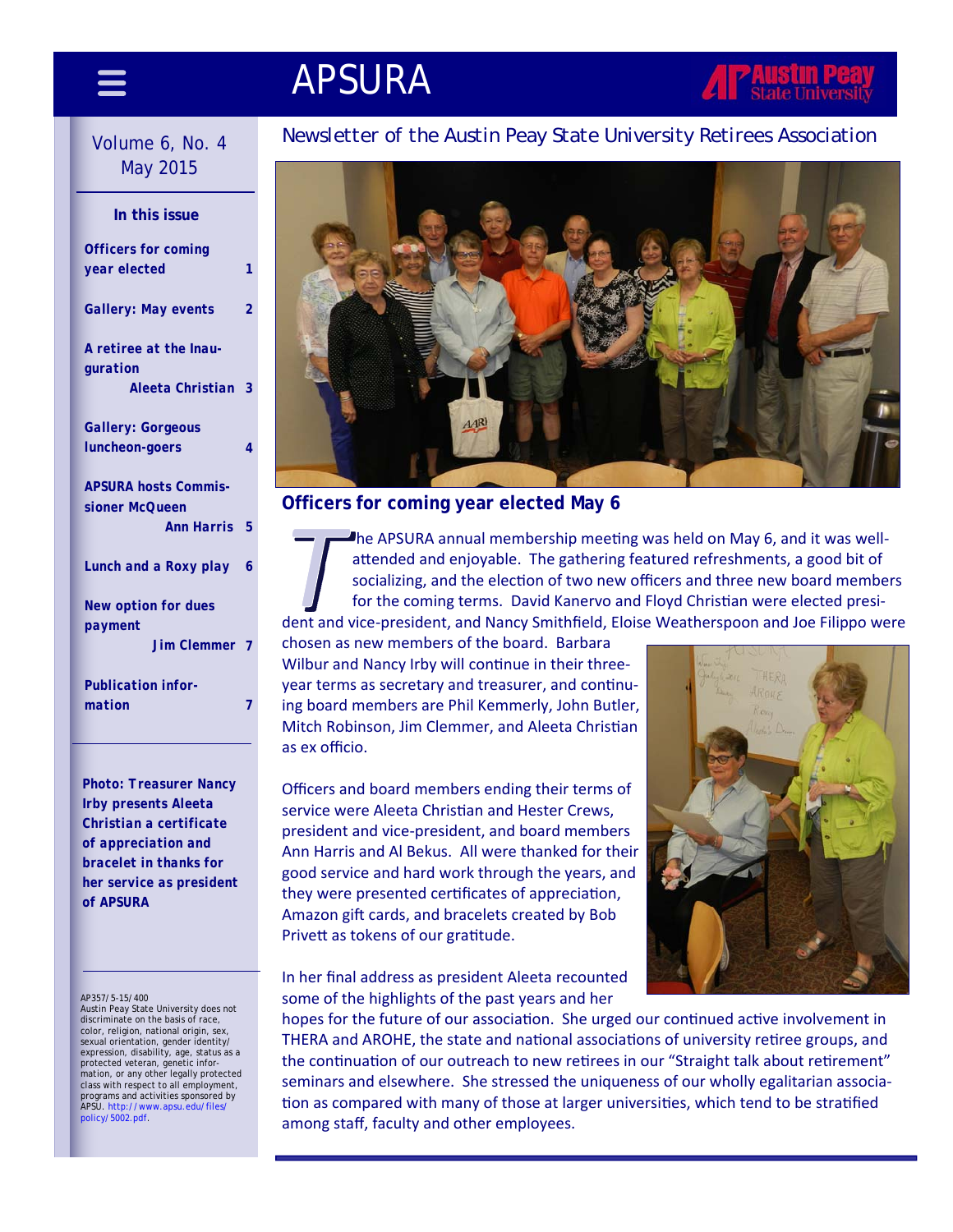# *Gallery: May events*







APSURA meeting

ROMEOs breakfast

Garrison Keillor at the Ryman





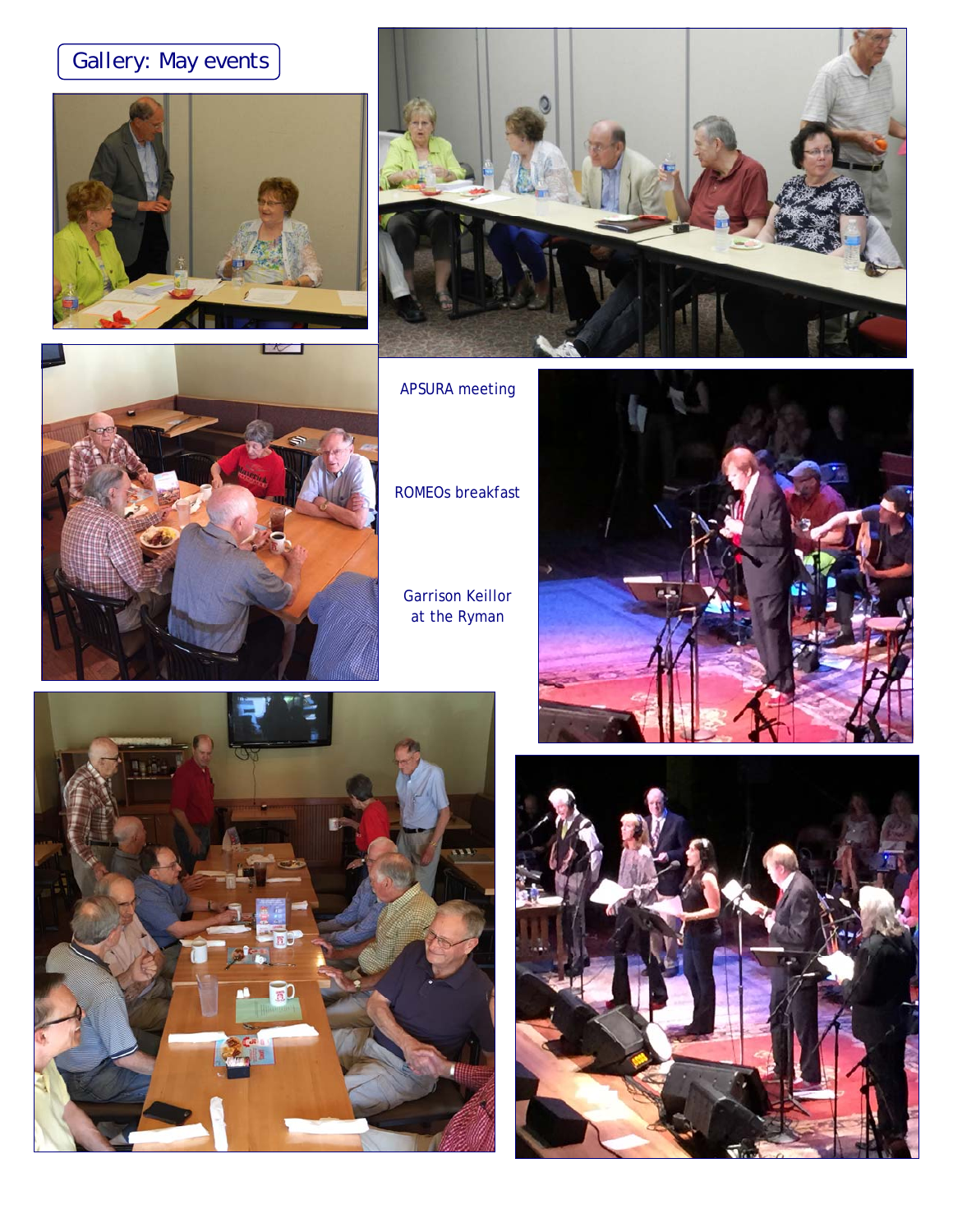

*President White's inauguration. Photo by Taylor Slifko.* 



### A retiree at the Inauguration **Aleeta Christian**

n March 23, a bright, clear Monday morning, I was privileged to participate in the inauguration of Dr. Alisa White, the tenth president of Austin Peay State University, representing the APSU Retirees Association. I was excited about this opportunity. I had located my fancy regalia from the back of a storage closet, shaken it out and once again donned it, including that strange six‐cornered hat. I felt really dressed up. Standing outside the Mabry Concert Hall with many old friends and a number of young-looking and unfamiliar faculty, I waited until the grand music swelled and I marched in, surprised to be on the very front row. I surveyed two rows of dignitaries on the stage, and saw Dr. White, our APSURA Patron, down on the far left. She looked so very happy.

A rather solemn ceremony but with the lightness of joy ensued. Senate President Dr. Mercy Can‐ non welcomed attendees, and Wesley Foundation Campus Minister Jodi McCullah prayed. Then the dignitaries trooped to the podium. Messages were brief, sincere; sometimes they were amusing. Student Government president, National Alumni Association president, Fort Campbell Colonel, County Mayor, were just a few giving best wishes and praise for Austin Peay State University. Finally the star dignitary, Governor Bill Haslam, appeared, and he wooed the audience with his praise of APSU and of Dr. White as the perfect fit for these times.

Dr. Rodney Mabry, President of the University of Texas at Tyler, who first encouraged Dr. White to apply for our presidency, gave an inside look at her academic background. She has achieved so much at several universities in several states, from which APSU will benefit. He told us that she can say No, which also seemed to please this audience. Dr. Mabry was a warm, genuine advocate, and a firm endorser of the decision of the many who brought Dr. White to us. Then Dr. White spoke. And, ah, what a reward.

The theme of this inauguration was Jonathan Swift's line, "Vision is the art of seeing what is invisible to others." Dr. White reacted to this thought with "Transformation occurs when the potential that is visible to some becomes visible to all." Her observations and ideas simply popped, both long and short views, and the audience was convinced and enthralled with her thoughts. I felt a deep satisfaction that APSU was in good hands and a bright future was already carrying us along.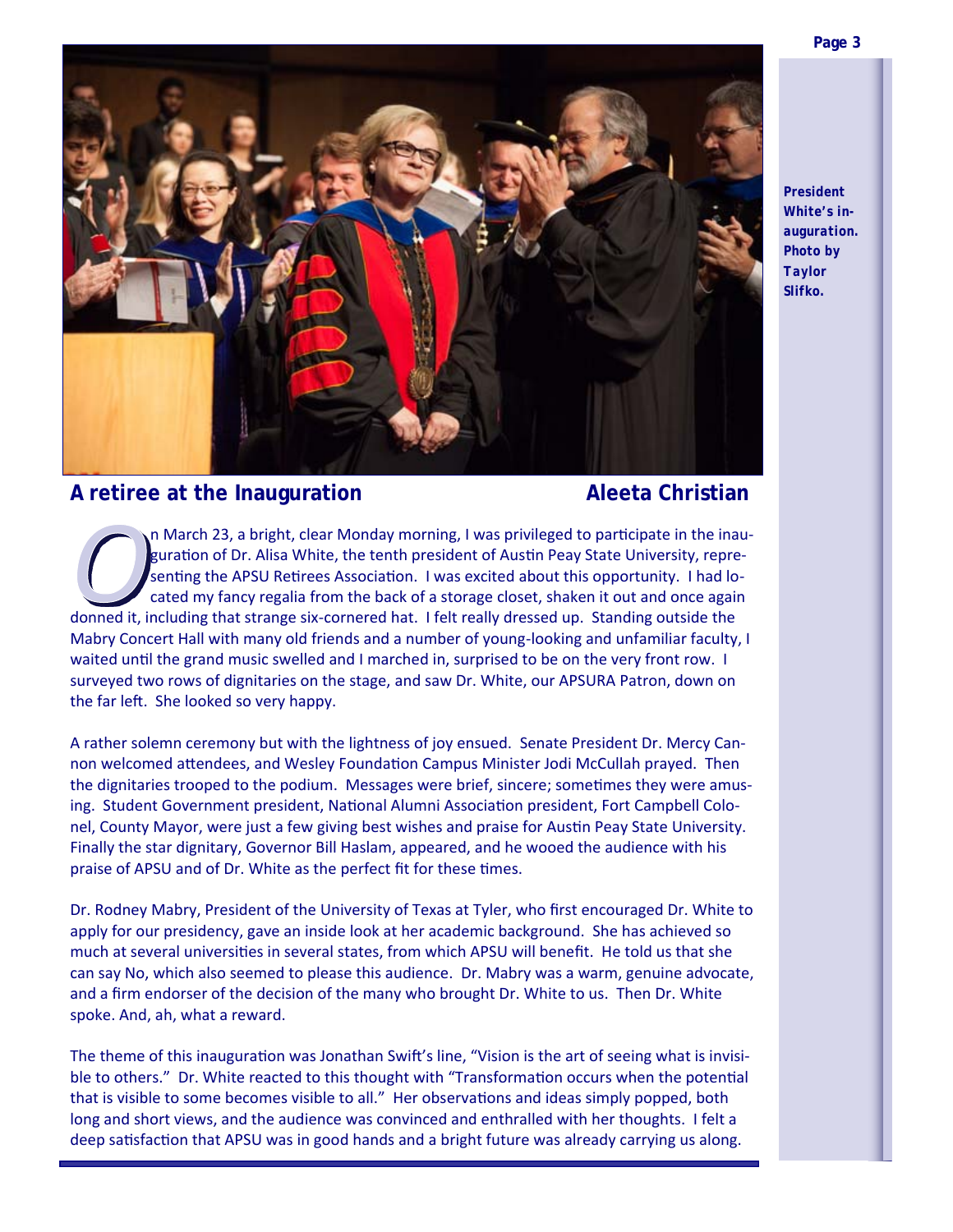## *Gallery: Gorgeous luncheon-goers*























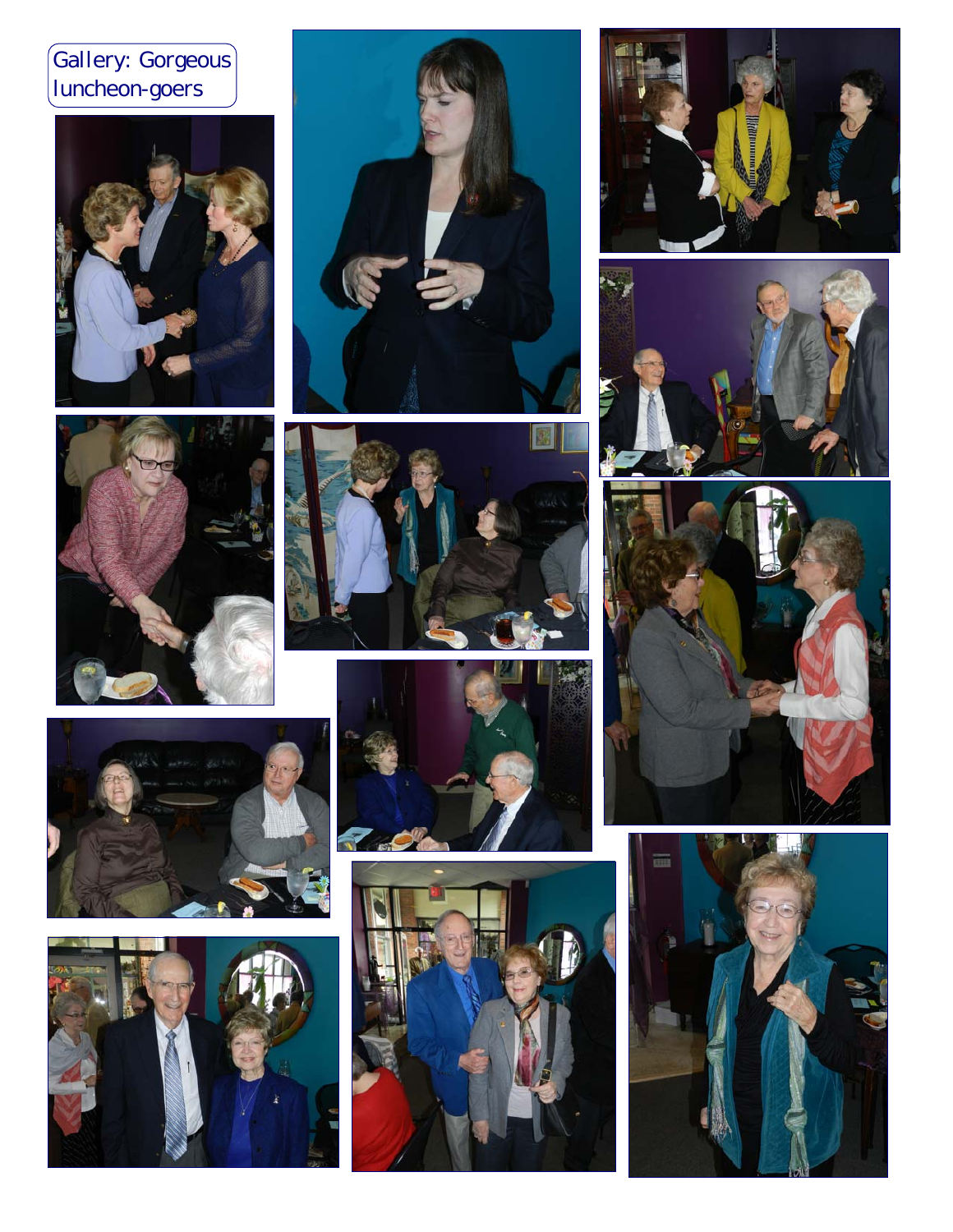### **APSURA hosts Commissioner Candice McQueen Ann Harris**

**h**e Retirees Association held our second annual gala Spring Luncheon on March 12, with Dr. Candice McQueen, Commissioner of Education, as the dynamic guest speaker. The luncheon

was held at The Looking Glass restaurant, which once again provided fine food and service to APSURANS and special guests including Mayor Kim McMillan and APSU President Dr. Alisa White.

In her address Commissioner McQueen shared her viewpoints relating to the Department of Education's strategic plan for 2015. She focused on the topic "Organizing Priorities: Success after Graduation," and she began by listing the major educational strides Tennessee has already made in improving educational outcomes. Among these were the fact that elementary and middle schools pos‐ sess the fastest improvement among states on  $4<sup>th</sup>$ and 8<sup>th</sup> grade NAEP data and consistent gains on TCAP every year since 2010 assessment. She also stated that our high schools have the fastest grow‐ ing graduation rate of any state, and that Tennessee's ACT statewide average has increased to 19.3.

McQueen emphasized that even though these achievements are substantial, one of our greatest



challenges in Tennessee is that our students are struggling in the immediate years following high



school. She prioritized five strategic initiatives that will impact this debilitating lack of readiness for either careers or postsecondary education. The initiatives are organized around strategic priorities including ensuring that very young students gain the basic skills, and that educators are provided thorough training and support. Related priorities are ensuring that middle and high school students are prepared for college and workforce needs, and that individual districts are empowered to make the best decisions for their schools especially as regards at‐risk stu‐ dents.

McQueen said it is a great time to be students, teachers, and administrators in Tennessee schools as the focus remains on achievement and overall suc‐ cess. "Tennessee is headed in the right direction. We are making a real difference in the lives of our chil‐ dren and the future of our state. My goal is for every graduate to be college and career‐ready so they can succeed in the future. I want Tennessee to continue to set the pace and lead the nation in the reforms and innovations that are making a real difference in the lives of our students."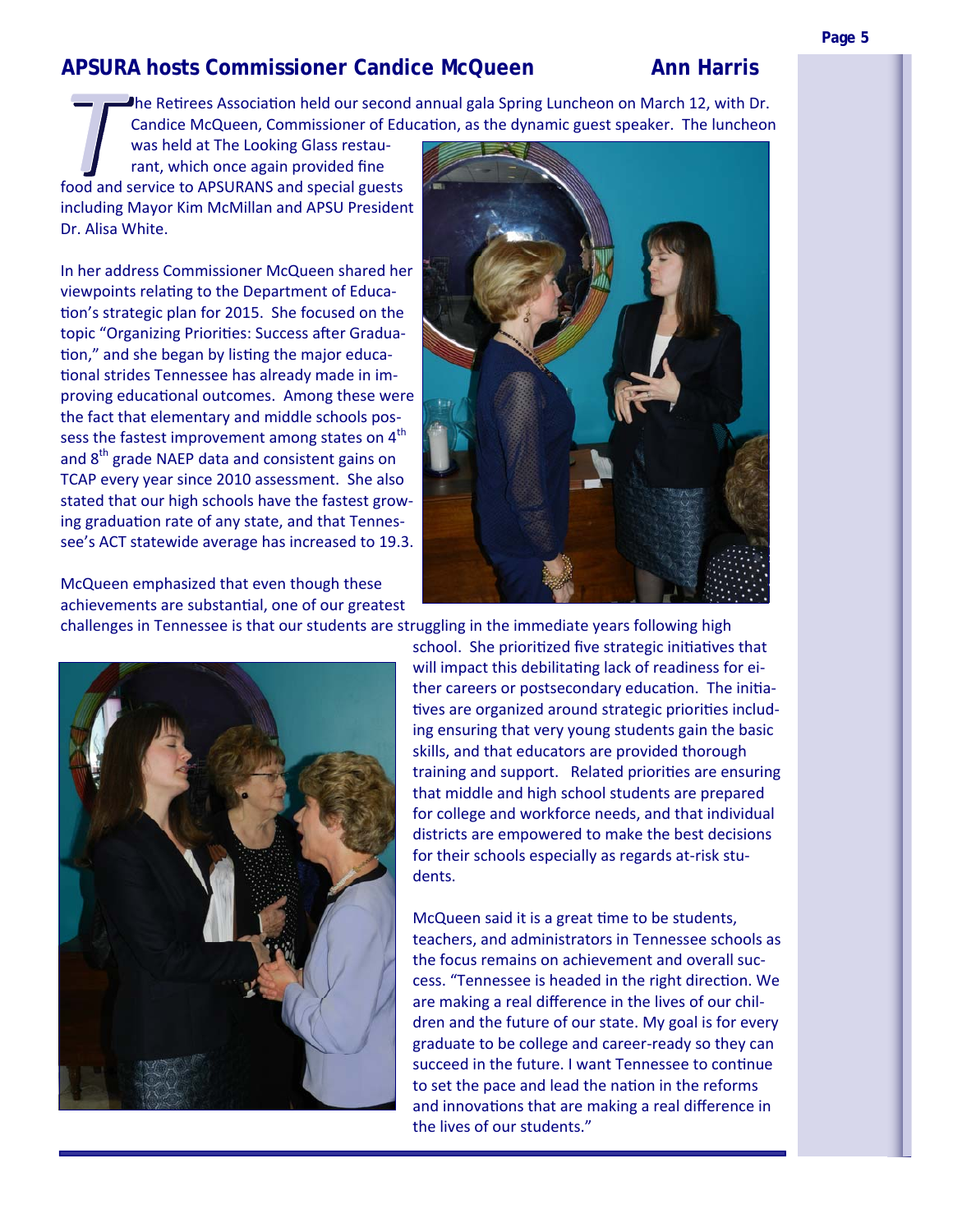veryone knows that many of APSURA's activities revolve around food. Our luncheons, symphony trips, Greenway walks, and even our train rides all begin or end with food—or, as in the

case of our great train trip to Cookeville last fall, the food comes in the middle—the neat little bistros lining the rejuvenated downtown streets. Aleeta, Hester and Jim learned at the big national AROHE conference in Minneapolis last August that this food‐centric approach to life is a central feature of virtually all retiree groups, including those from the Tennessee uni‐ versities represented in THERA.

On April 4 a number of us combined lunch at the new Hops Road restau‐ rant (where Brunie's used to be) with a terrific performance of *Tuesdays with Morrie* at the Roxy. We were impressed by the varied and somewhat unique pub‐style menu items at Hops Road, with good ser‐ vice to match.

The play was a perfect showcase for actor Jay Doolittle from Knoxville, who has been a Roxy favorite in many past plays. The play presents an extended reunion between a re‐ tired university teacher, played by Doolittle, and a former student, which over several years evolves



into a poignant non‐lecture for the student on the meaning of life. This theme was especially suitable for our audience of retirees who over the years have had relationships with students evolve into life-



long mentorships and friendships.

We hope to repeat this Roxy-and-food experience several times during the coming year, and to add similar events as our attention is brought to them. We solicit input from mem‐ bers on likely candidates for such adventures.

Your board is always open to new ideas for activities that will be of interest to other AP-SURANS. To guarantee the popularity and success of any new endeavor, though, let's be sure to pair it with an excursion to an eatery!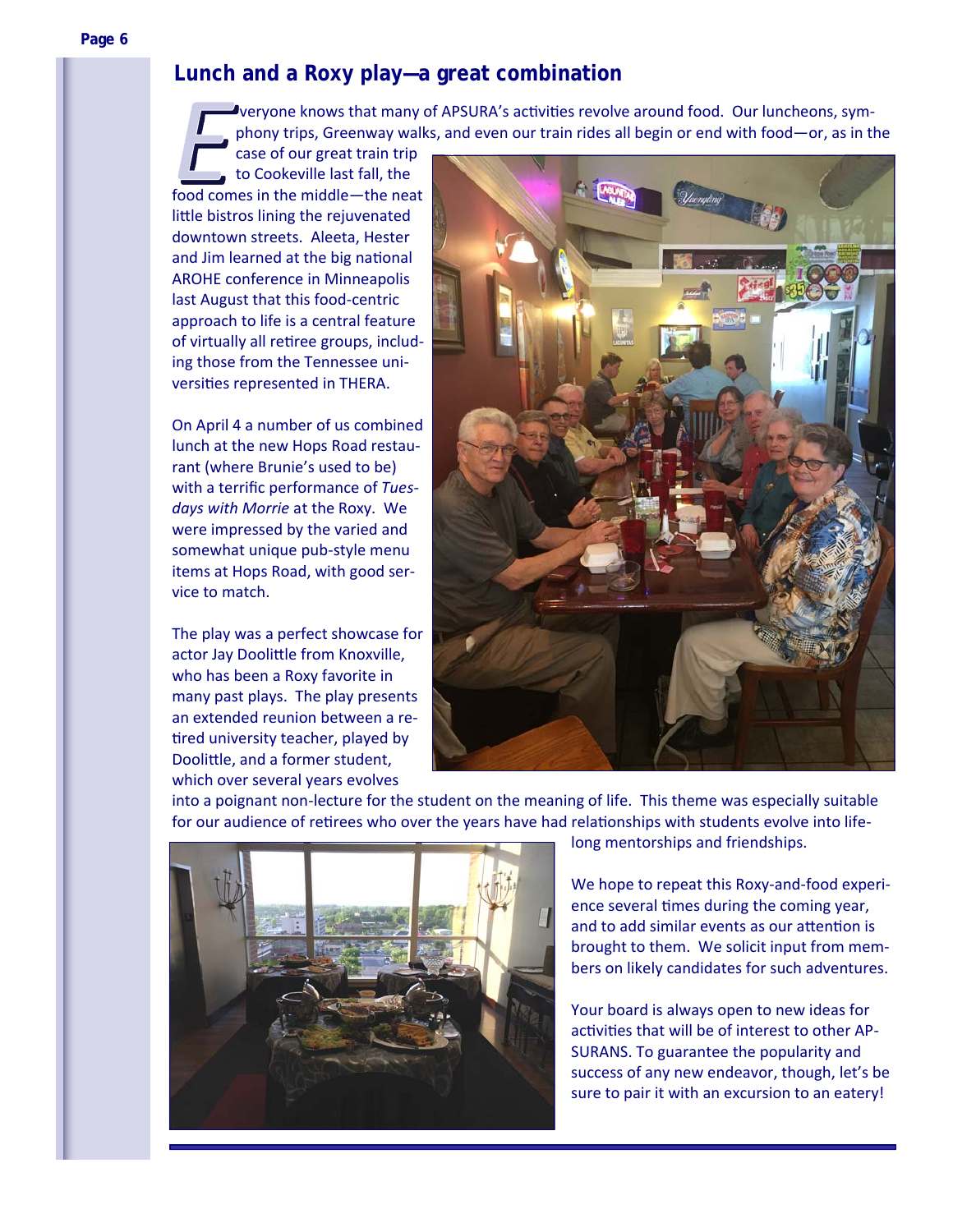### **New option for dues payment Mew option for dues payment demonstrated UI SIM Clemmer**

The time for APSURA dues payment is coming around again soon—and, once again, we greatly appreciate your continuing membership in this wonderful organization. Dues are due by July 1 to APSURA, Box 4426, Clarksville, TN 37044. Your board has come to believe that a main problem with paying dues isn't the money‐‐\$25 is not a major hurdle for most; it is, rather, the nuisance factor. Most of us receive renewal requests daily for everything from AARP to ZZounds, and we simply get tired of the constant hassle of writing and sending checks and going through endless payment menus online. Often I myself just begin putting them in a pile to "tend to later," and sometimes "later" never comes.

The \$500 lifetime membership is a continuing option, of course, and a number have chosen that route. But others decide that for one reason or another they don't want to do that. One said recently, "I just consulted my actuarial tables, and they advise me not to engage in any long‐term commitments." And, as you know, the \$500 is a direct contribution to the APSURA scholarship fund in the APSU Foundation, and as such it does not contribute to our operating expenses.

We have come up with a new option we believe would simplify payment for you, and would also ease record keeping for our treasurer: \$100 for a five-year membership. This way you won't have to contend with yearly payments, and as something of a perk you will, in effect, get one year's membership free. And this money will become part of our operating fund, with any remainder after five years going to the Foundation. However you choose to pay, the officers and board very much appreciate your continued support and endorsement of our efforts.

### **Publication Information**

*The APSURA Newsletter is published quarterly by the Austin Peay State University Retirees Association. A supplement to the Newsletter, the APSURA NewsNotes, is published occasionally to update APSURA members on time-sensitive coming activities and events, both those in which APSURA is participating officially and others recommended by APSURA members. Both the Newsletter and Newsnotes are available at www.apsu.edu/retirees-association.* 

*We invite APSU retirees to send us specific information about coming activities and events you believe will be of interest to APSU retirees. Please send to Hester Crews at crewsh@icloud.com, to Jim Clemmer at clemmerj@apsu.edu, or to APSURA at the physical address below, and include exact dates, times, locations, deadlines, costs, etc. We also welcome the submission of original articles for possible publication in the newsletter, especially descriptions of your accomplishments, travels, discoveries, and other experiences as APSU retirees.* 

*Submissions are limited to 500 words and a maximum of three high-resolution photographs. Send texts as regular email (no tabs) or Word attachments to Jim Clemmer at clemmerj@apsu.edu with photographs sent individually as separate jpg files. Or you may submit typed manuscripts and good-quality photo prints to APSU Retirees Association, Box 4426, Clarksville, TN 37044.* 

### **Officers**

*Aleeta Christian, President Hester Crews, Vice-President Nancy Irby, Treasurer Barbara Wilbur, Secretary* 

### **Directors**

*Ann Harris John Butler Mitch Robinson Phil Kemmerly David Kanervo Al Bekus (ex officio)* 

### **Publicity Director**

*Jim Clemmer clemmerj@apsu.edu* 

### **Address**

*APSU Retirees Association Box 4426 Clarksville, TN 37044* 

 **On the Web**  *www.apsu.edu/retireesassociation* 

*See our website for current and past issues of our Newsletter and NewsNotes, a retirement checklist, and information on retiree benefits.*